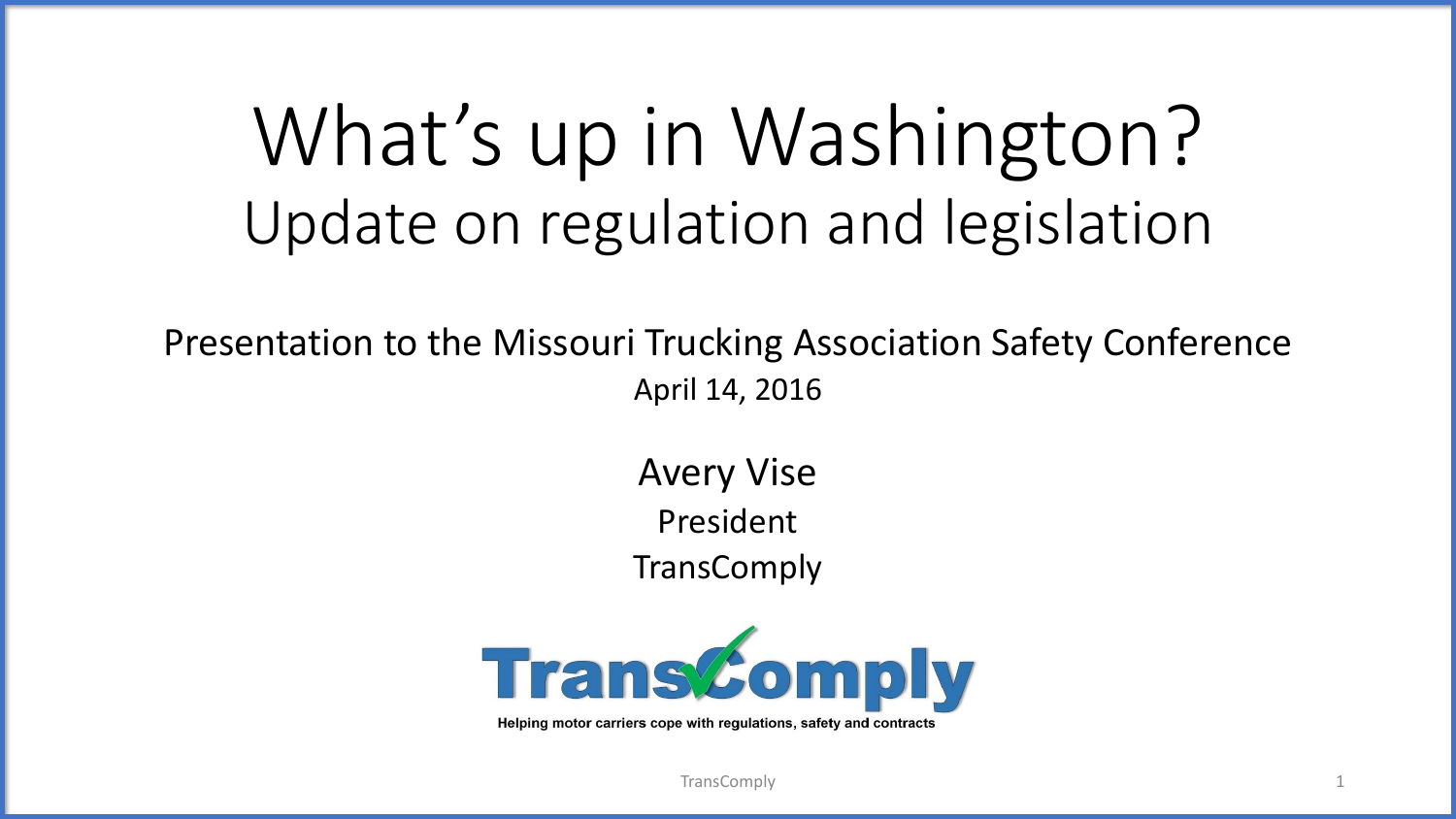# **Outline**

- Recent and current rulemaking
- Policy changes
- The FAST Act
- Pending rulemaking and legislation
- Q&A and discussion

Download presentation at [www.transcomply.com/MOTrucking](http://www.transcomply.com/MOTrucking)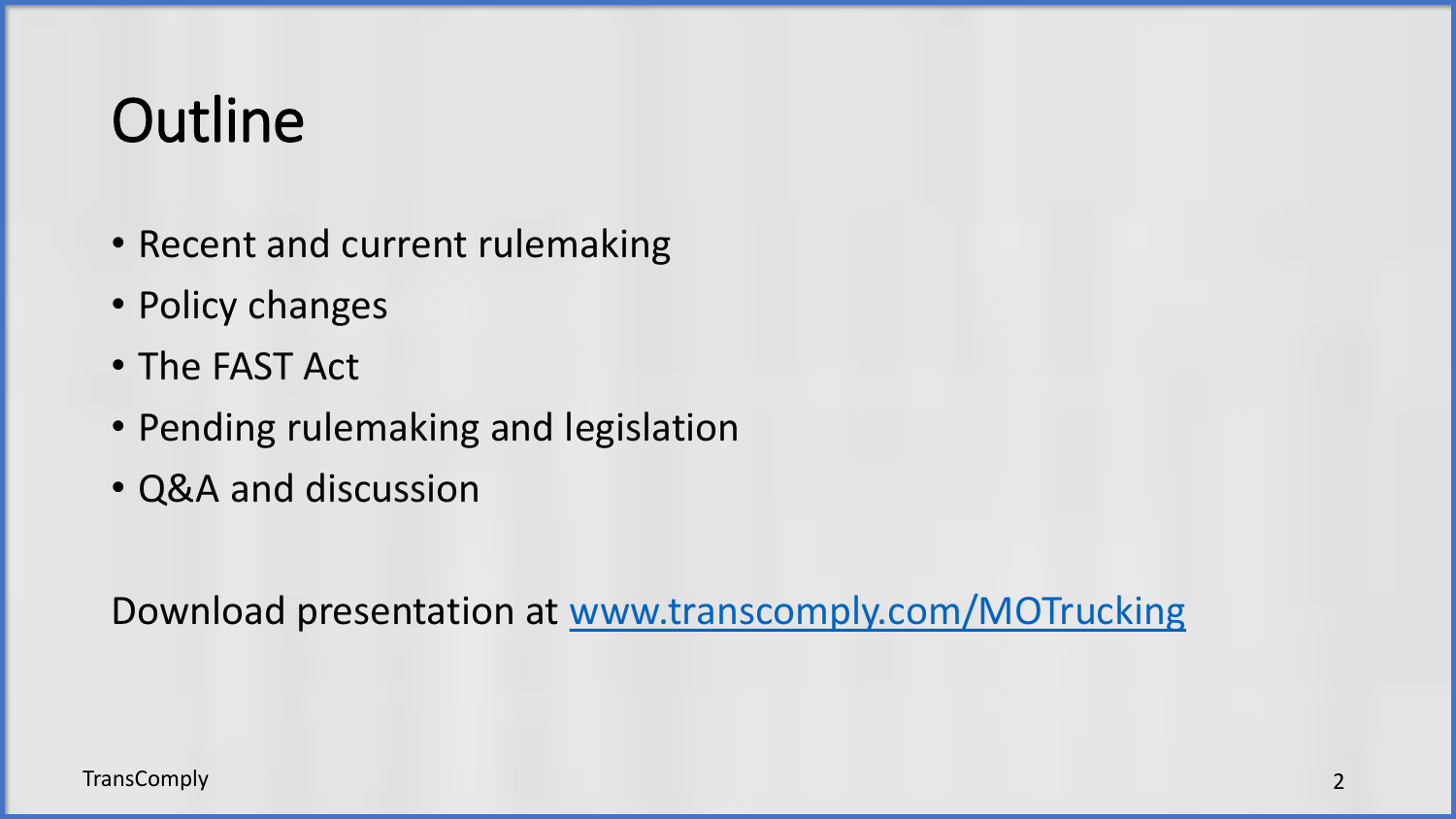### Final rules

- Unified Registration System
- Prohibiting coercion of CMV drivers
- Electronic logging devices
- Sanitary transportation of food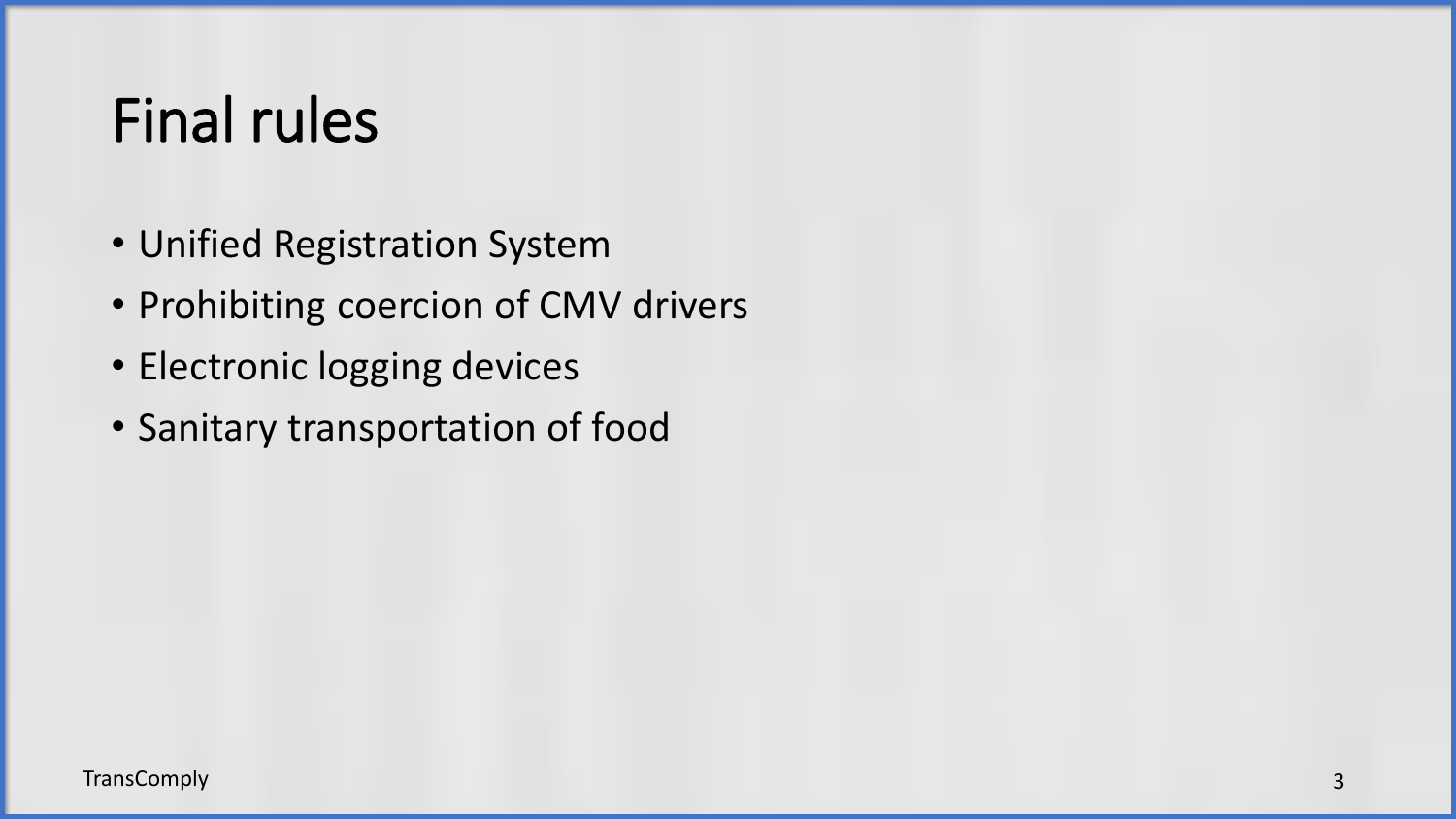# Unified Registration System – New schedule

- Published Oct. 21, 2015; effective Sept. 30 (FMCSA-1997-2349)
- URS doesn't really affect existing for-hire carriers
- Actually, that's not totally true. MC numbers go away Sept. 30 as far as FMCSA is concerned. You can still use your MC number for marketing purposes, and you can leave them on your trucks, although FMCSA prefers that you phase that out
- And you must file your biennial update online, but you probably already do
- As of Sept. 30:
	- Exempt and private carriers must file BOC-3 (process agents)
	- Exempt carriers and private carriers hauling hazmat must file evidence of insurance
	- FMCSA will charge a new safety registration fee for new regulated entities

**\$ If you need new for-hire or FF authority, apply before Sept. 30 and save \$300!**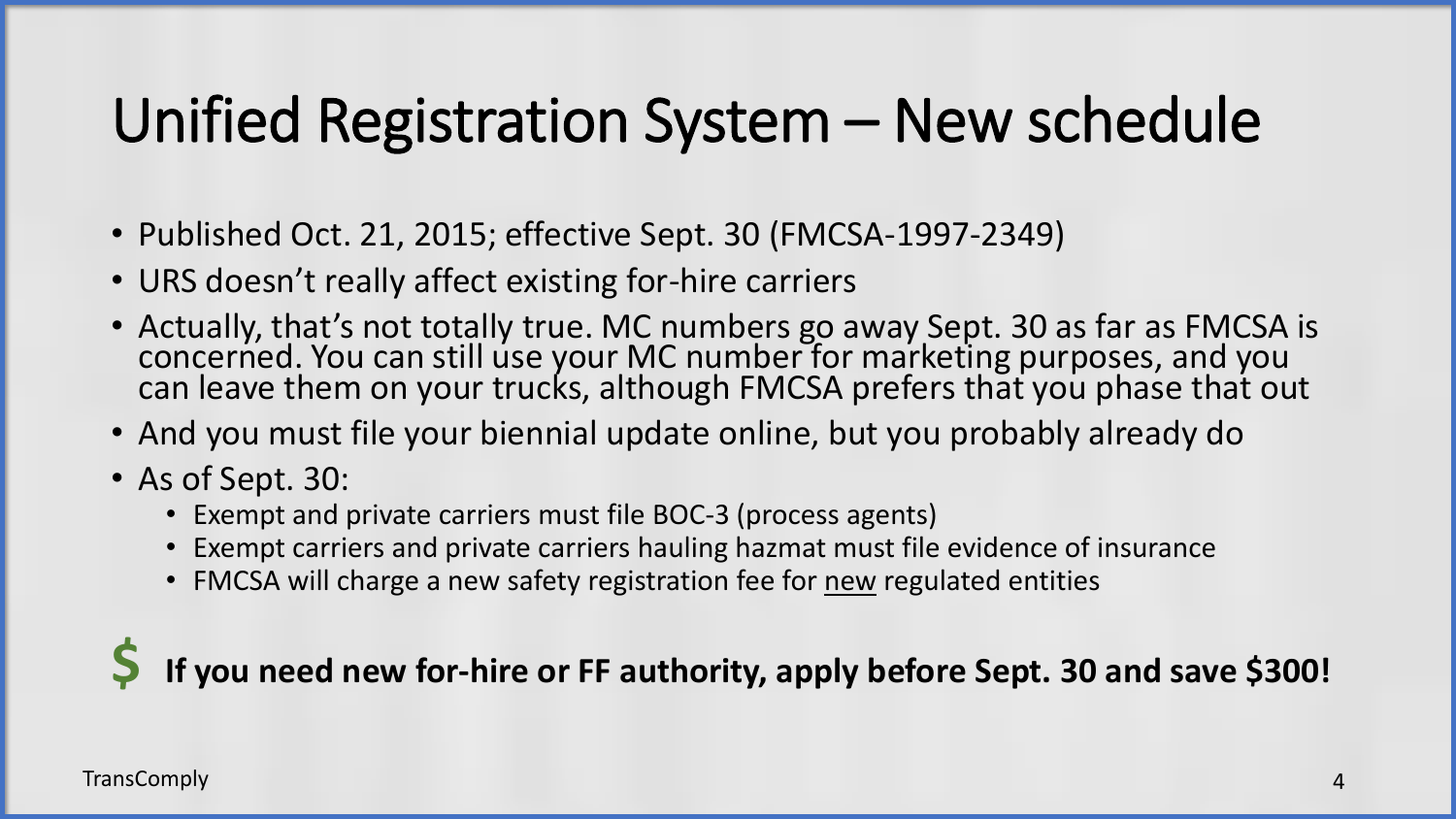# Prohibiting coercion of CMV drivers

- Published Nov. 30, 2015; took effect Jan. 29 (FMCSA-2012-0377)
- Prohibits carriers, shippers, receivers and transportation intermediaries from coercing drivers into operating CMVs in violation of pretty much all major FMCSRs and hazmat rules and the commercial regulations
- Final rule requires drivers to notify parties of the potential coercion in advance and to identify "at least generally" what regulations would be violated. Amazingly, the NPRM did not specifically require either
- Final rule dropped the proposed treatment of coercion as an acute violation
- Parties face penalties of up to \$16,000 for coercing drivers

**\$ Pay the driver \$1,000 to keep quiet and save \$15,000! That's a joke. Do not do that.**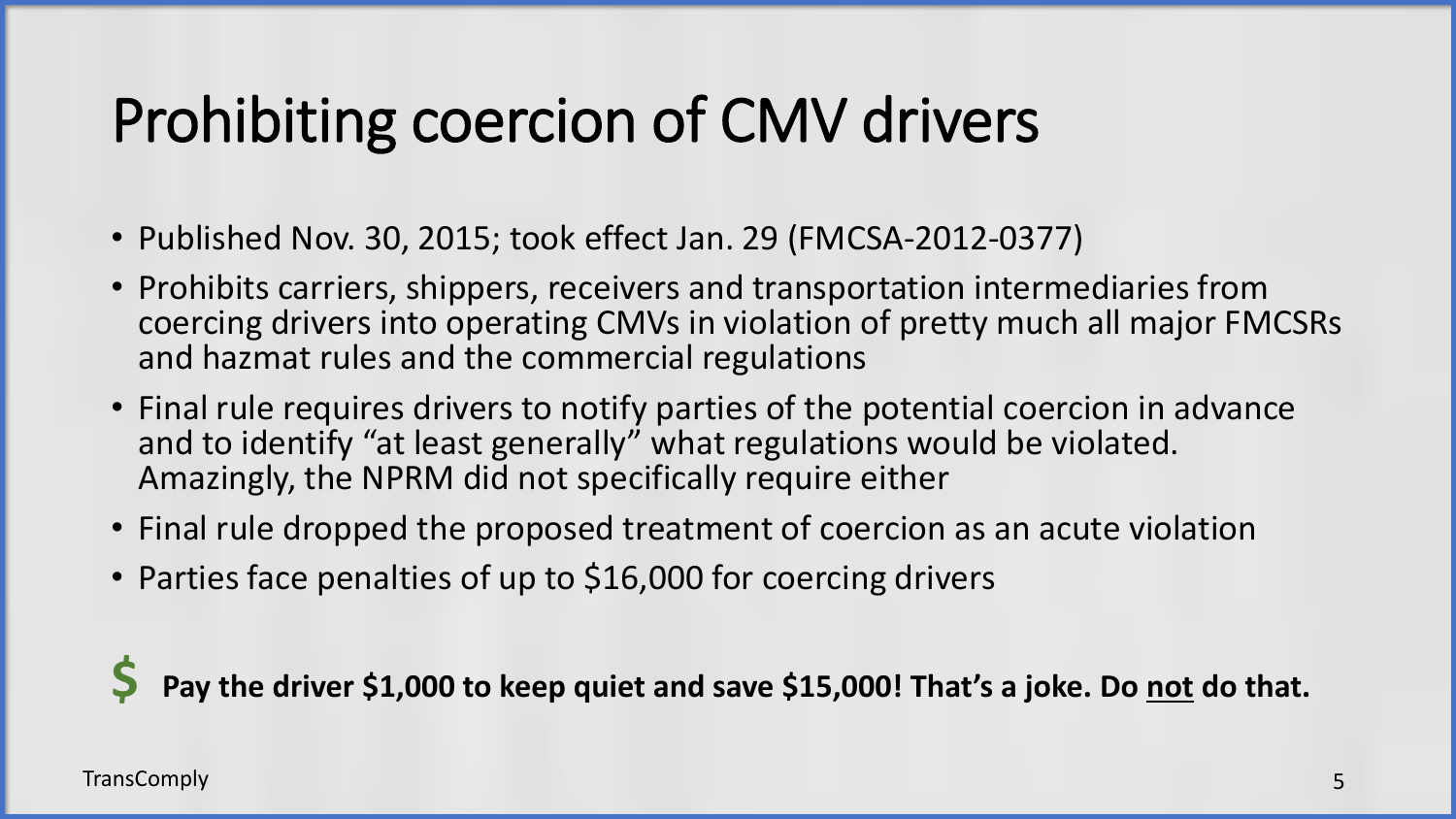# Electronic logging devices

- An entire presentation in itself, which many of you probably heard yesterday. So just a few comments
- ELDs mandated as of Dec. 18, 2017, for all drivers who use RODS now
- Carriers using devices meeting AOBRD standards have two more years to comply
- FMCSA to manage ELD certification, so you will know whether a device complies
- It's not *quite* over yet. OOIDA has filed a challenge with the same federal appeals court that ordered FMCSA to redo the ELD rule in the first place
- But…the last time the court struck down electronic logs, Congress had not mandated them. ELDs are here to stay

**! Operate trucks manufactured before model year 2000 and you won't have to use ELDs…but you also won't be able to operate in California. It's a win-win proposition!**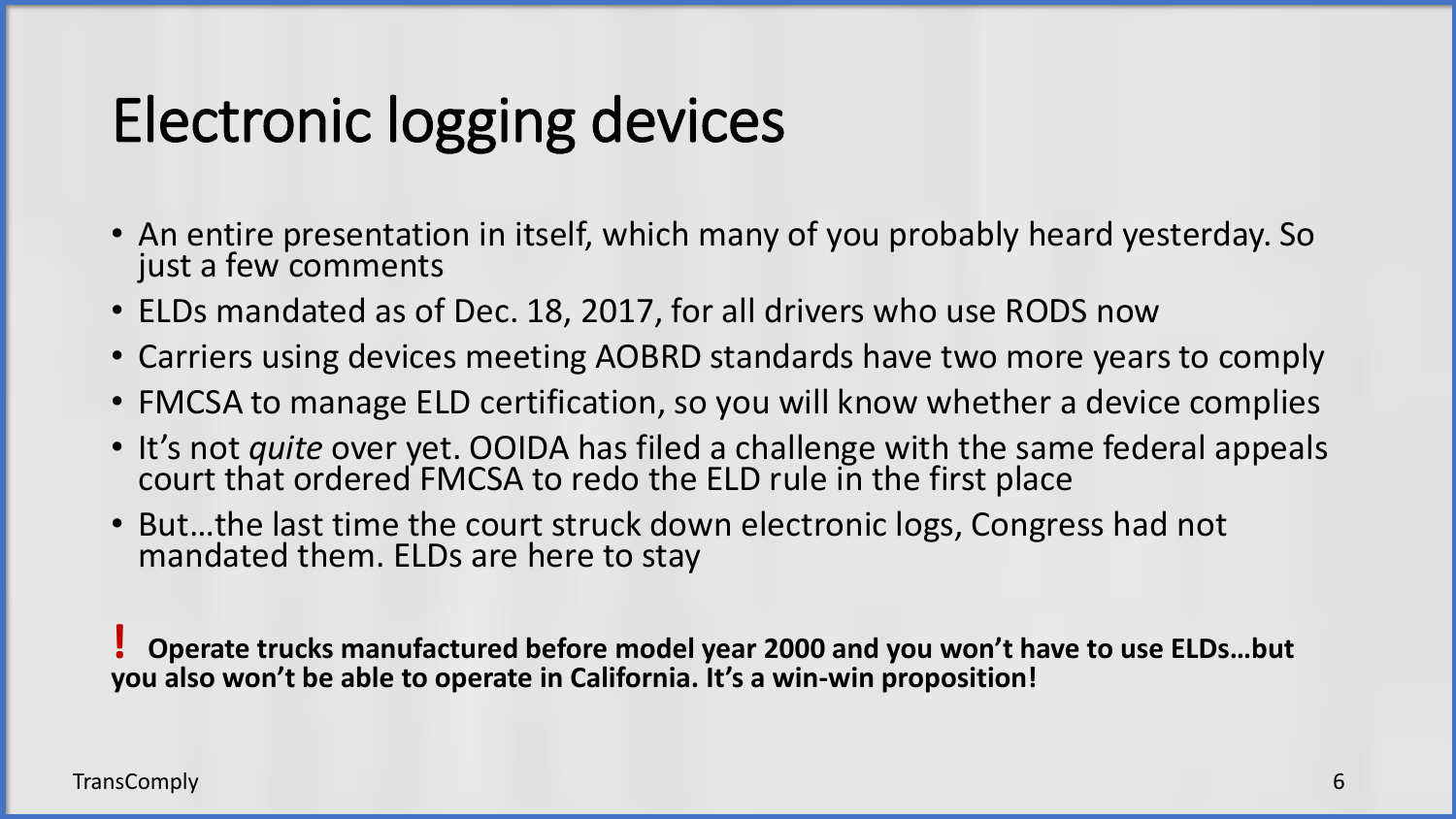# Sanitary transportation of food

- Published by FDA April 4; effective date is June 6. (FDA-2013-N-0013)
- Not really a motor carrier *safety* rule, but depending on the scope of your duties you might have to deal with it
- Requires various steps to reduce risks associated with problems such as failure to properly refrigerate food, inadequate cleaning of vehicles between loads and failure to protect food
- Establishes requirements for vehicles and transportation equipment, transportation operations, records, training and waivers
- Very small companies (less than \$500,000 in revenue) are exempt. Carriers at or below the SBA threshold (\$27.5 million in revenue) get an extra year to comply – until April 6, 2018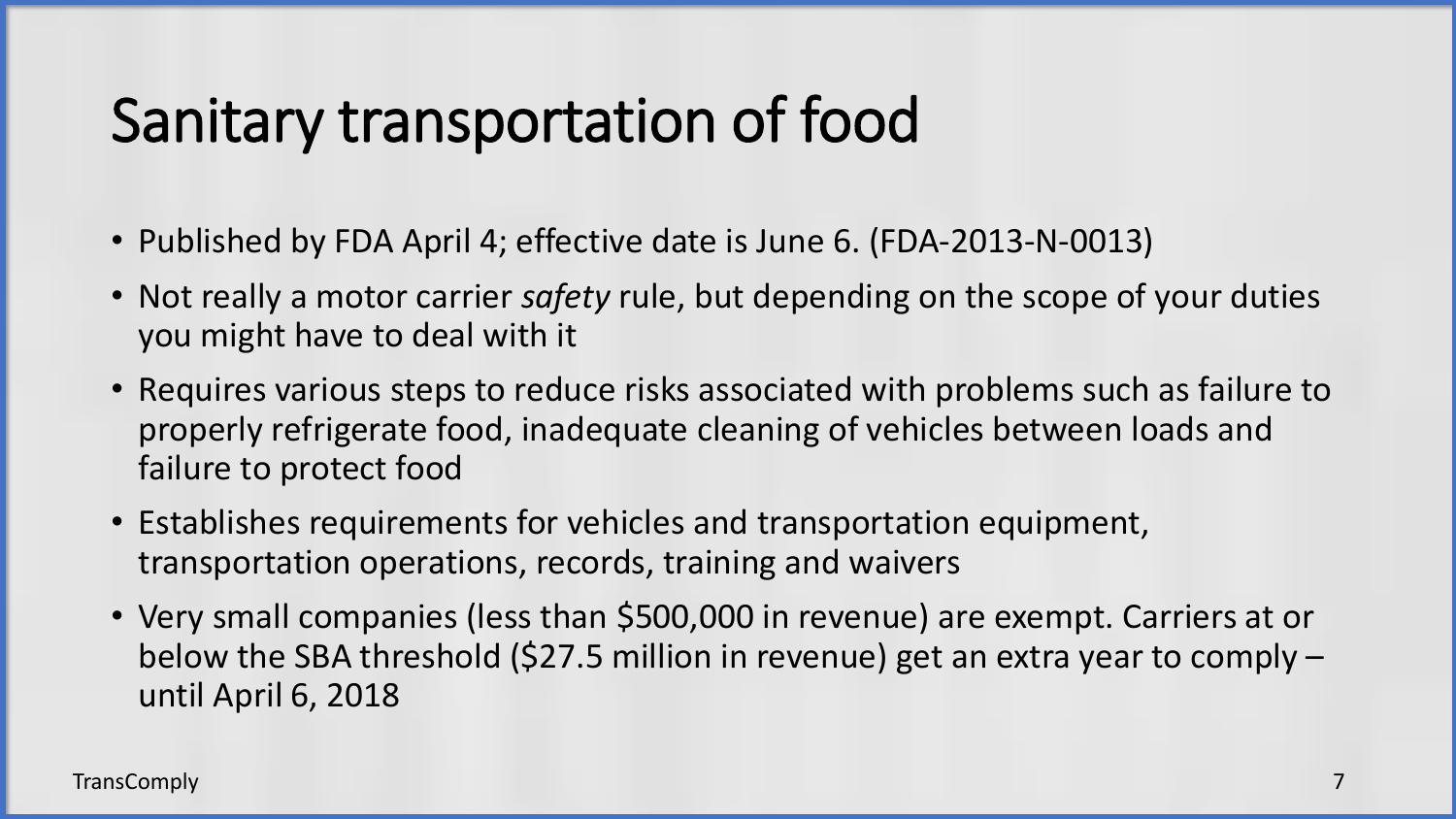#### Proposed rules

- Carrier safety fitness determinations
- Minimum training standards for entry-level CDL drivers
- Drug and alcohol clearinghouse for CDL drivers
- ANPRM on obstructive sleep apnea
- Streamlined process for military personnel to obtain CDLs
- Seat belt use by property CMV passengers
- Miscellaneous odds and ends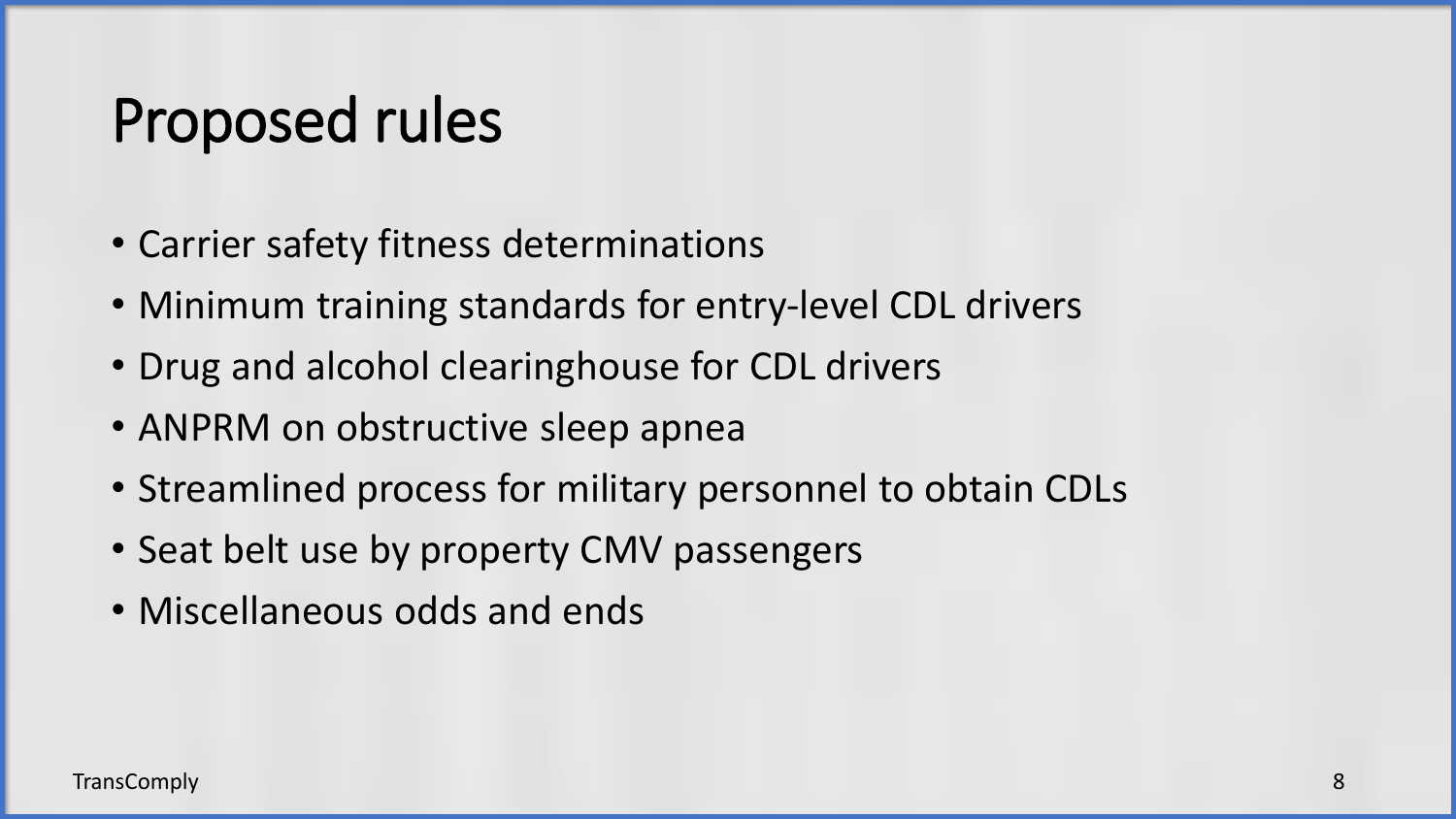### Carrier safety fitness determinations

- Proposed Jan. 21, 2016; comments extended to May 23. (FMCSA-2015-0001)
- Would reorganize SFDs around BASICs rather than today's "factors"
- Would propose safety ratings based solely on inspection data for carriers with 11 inspections with a violation in a BASIC, assessing carriers against "fixed" failure standards calculated using relative percentiles as of a date certain:
	- 96<sup>th</sup> percentile in Unsafe Driving and HOS Compliance
	- 99<sup>th</sup> percentile in Driver Fitness, Vehicle Maintenance and Hazmat Compliance
	- Controlled Substances not used due to data insufficiency, and Crash Indicator not used due to preventability issue.
- Crash Indicator BASIC not used in compliance reviews unless preventability is determined. This is slightly different from today's challenge process, I believe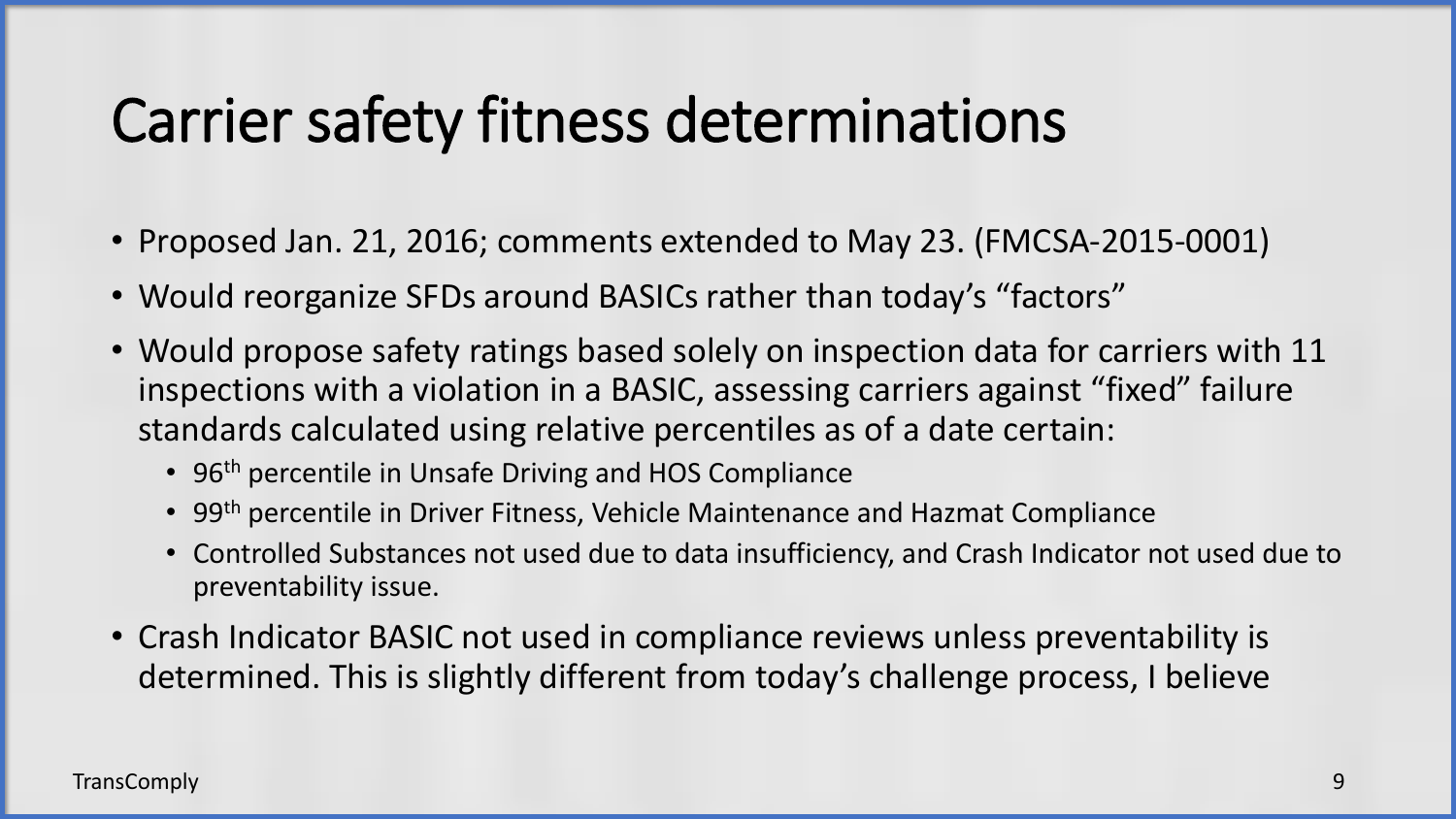# Carrier safety fitness determinations

- FMCSA claim: 75,000 carriers a month to be assessed monthly on inspection data
- TransComply analysis: FMCSA has chosen a definition of assessment that represents just 15% of the carriers it says are active. It's also far below the 20 inspections GAO suggests would be needed for reliable assessments.
- FMCSA claim: 250 to 300 carriers a year would receive data-only unfit ratings based on exceeding failure standards in 2 BASICs
- TransComply analysis: Using the NPRM standards, 17 carriers (including 7 no longer in business) would have failed in February. In March, 13 carriers would have failed, including 12 that would have already failed in February!

**Expert conclusion: Proposed data-only reviews are a big ol' mess.**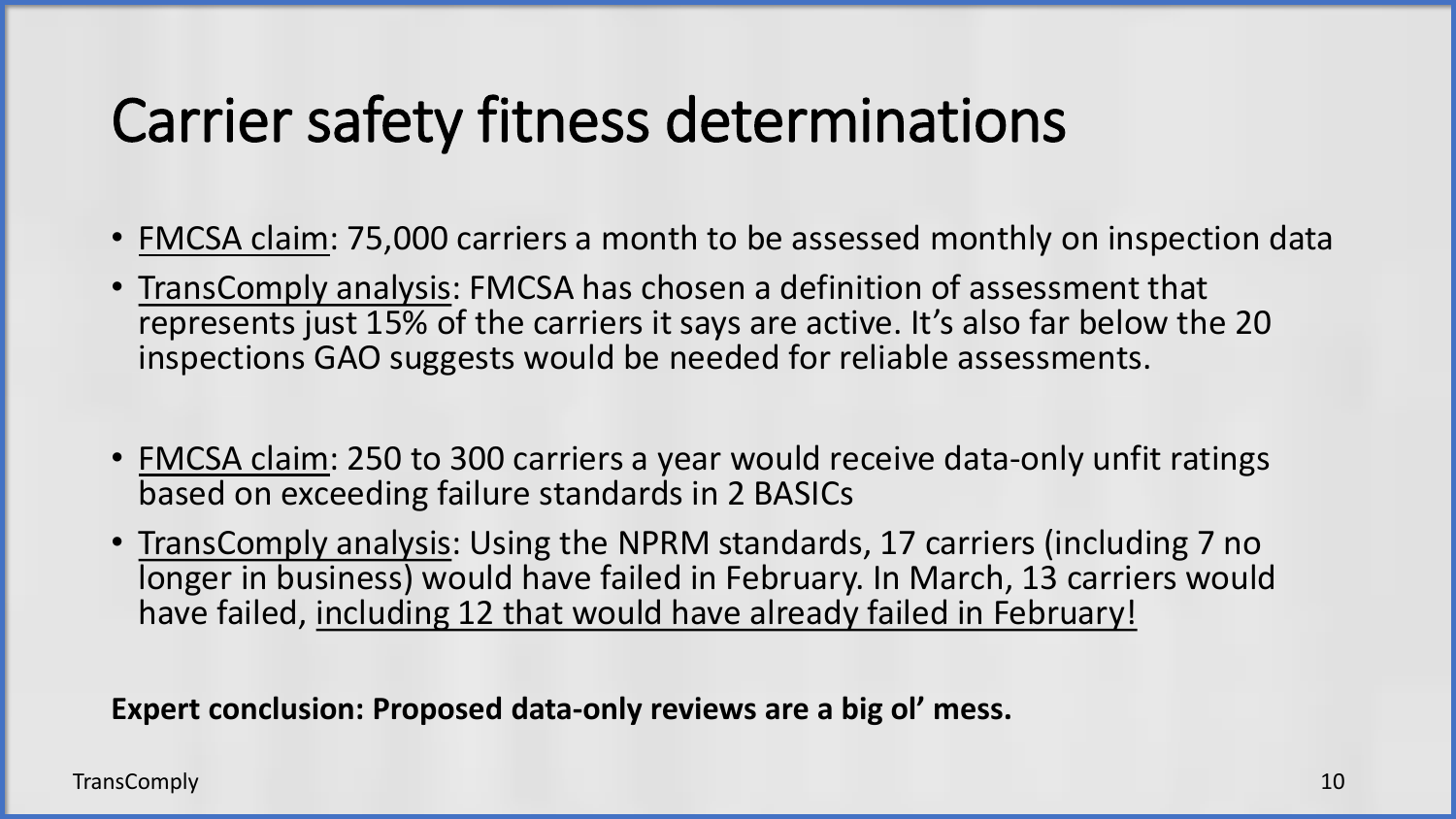# Minimum training standards for CDL drivers

- Proposed March March 7; comments closed April 6. (FMCSA-2007-27748)
- Based on a negotiated rulemaking (aka "reg-neg") involving FMCSA and 25 stakeholders, including ATA, TCA, OOIDA, safety advocacy groups, etc.
- Applicants for Class A CDL must have at least 30 hours of behind-the-wheel training from an instructional program that meets FMCSA standards
- If you don't like it, remember that FMCSA's original proposal was for 120 hours
- Minimum training also required for:
	- Upgrade to Class A CDL from Class B;
	- Obtaining a CDL endorsement Hazmat, tank truck, doubles/triples, passenger
	- Drivers who have been disqualified from holding a CDL

**! Consider having drivers get endorsements they** *might* **need now. Just a thought.**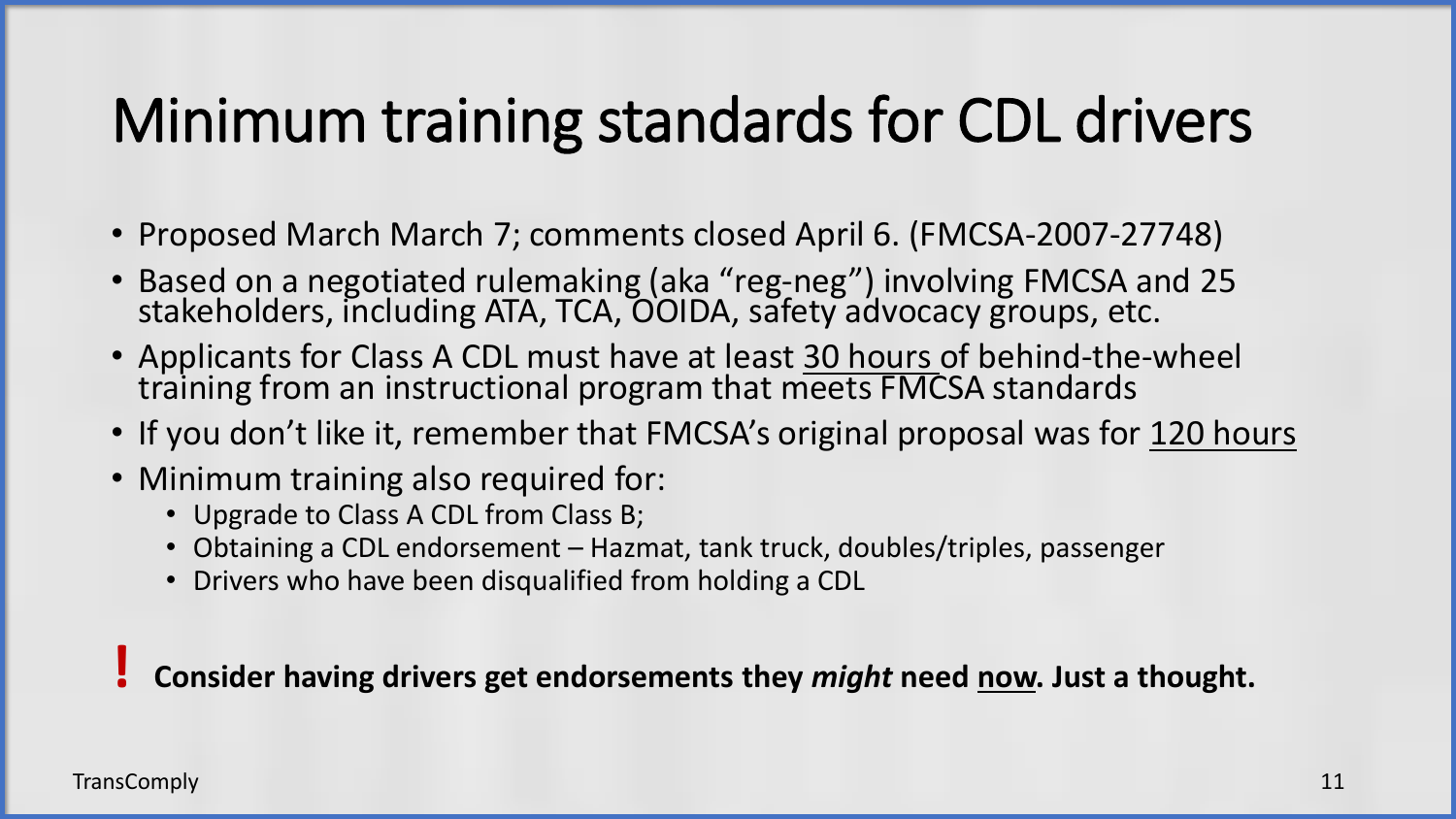# Other proposed rules

- Drug and alcohol clearinghouse for CDL drivers
	- Proposed Feb. 20, 2014; comments closed April 14, 2014 (FMCSA-2011-0031)
	- Per Congress, will be established by Oct. 1, 2014. Paging Marty McFly….
	- Final rule currently under review within DOT
- ANPRM on obstructive sleep apnea
	- Published jointly with Federal Railroad Administration on March 10; comments due June 8 (FRA-2015-0111)
	- Requests information on the prevalence of moderate-to-severe obstructive sleep apnea among individuals in safety-sensitive positions and the costs and benefits of regulation
- CDL process for military personnel transitioning to civilian careers
	- Proposed March 16; comment period closes May 16 (FMCSA-2016-0051)
	- Would allow more time for a skills test waiver after leaving a military position requiring CMV operation and would allow states where personnel are stationed to administer tests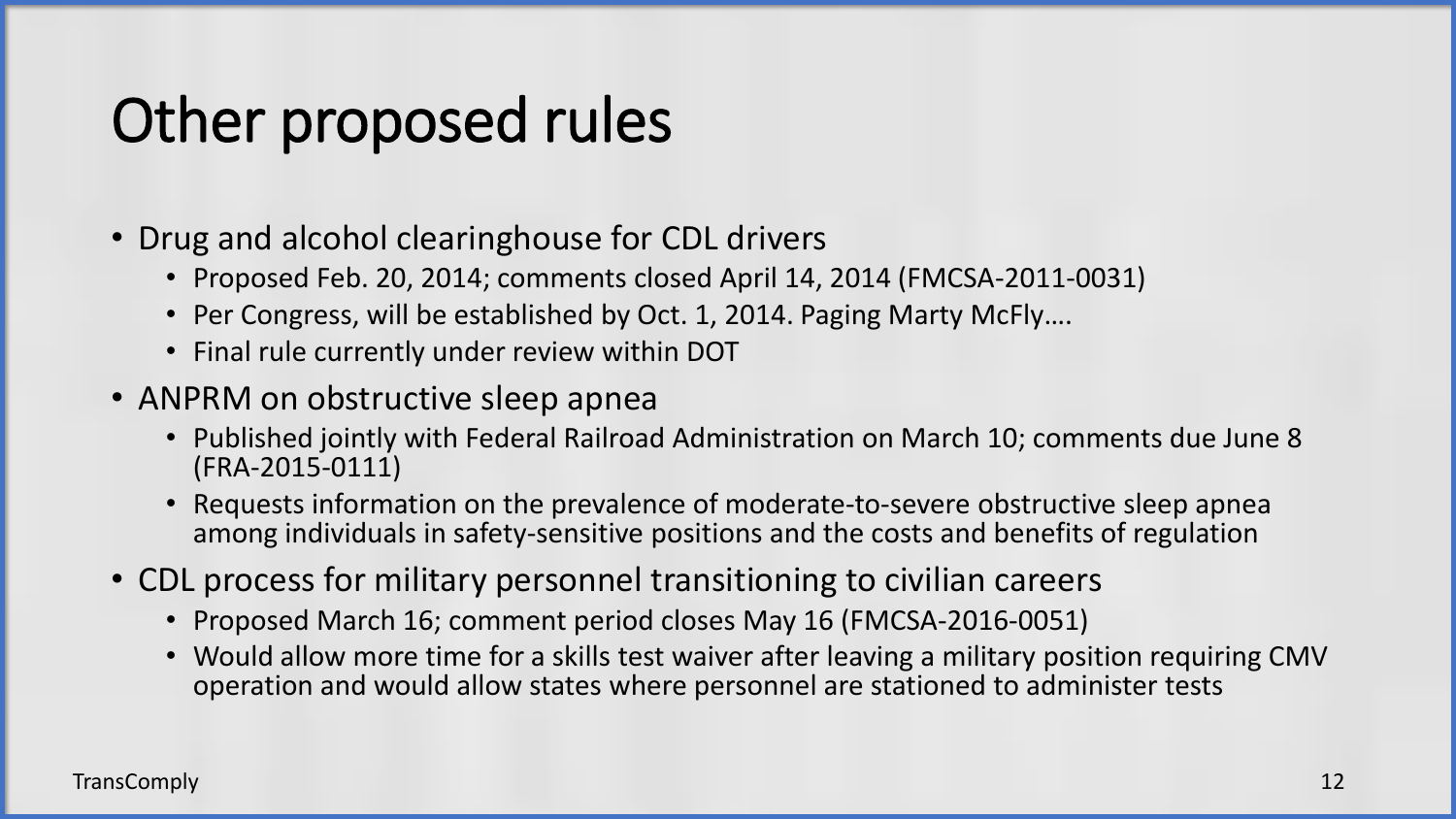# Other proposed rules

- Seat belt use by passengers in property-carrying CMVs
	- Proposed Dec. 10, 2015; comments closed Jan. 25 (FMCSA-2015-0396)
	- Would hold drivers and carriers responsible for ensuring that passengers use seat belts
- Diabetes standard
	- Published May 4, 2015; comments closed July 6, 2015 (FMCSA-2005-23151)
	- Would allow drivers with stable, well-controlled insulin-treated diabetes to drive CMVs
- Amendments to CMV parts, inspection, etc.
	- Published Oct. 7, 2015; comments closed Dec. 7, 2015 (FMCSA-2015-0176)
	- Proposes various changes based on petitions from ATA and CVSA
- Definition of tank vehicle for CDL endorsement purposes
	- Published Sept. 26, 2013; comments closed Nov. 25, 2013 (FMCSA-2013-0140)
	- Don't really have anything to say about this. It's just a proposal that is out there.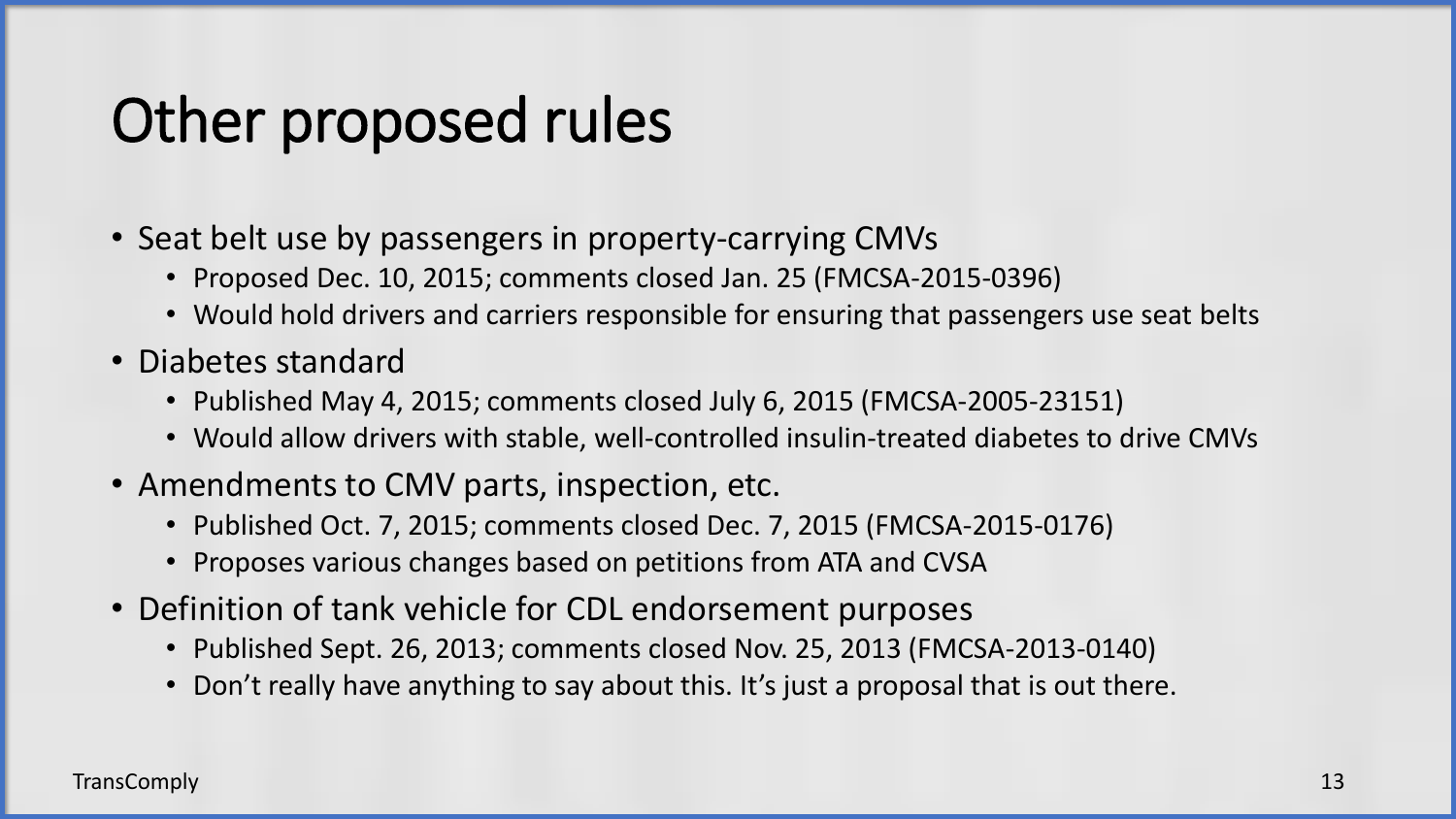- Reduction in random controlled substances testing rate for 2016
	- Published Dec. 24, 2015 (Find at FMCSA-2013-0161)
	- Dropped to 50% of the average number of driver positions to 25%
	- Decision based on random test data for 2011-2013, which showed that the positive rate fell below 1.0% for three consecutive years
	- If, in the future, the reported positive rate for any calendar year is equal to or greater than 1.0%, the rate will revert to 50%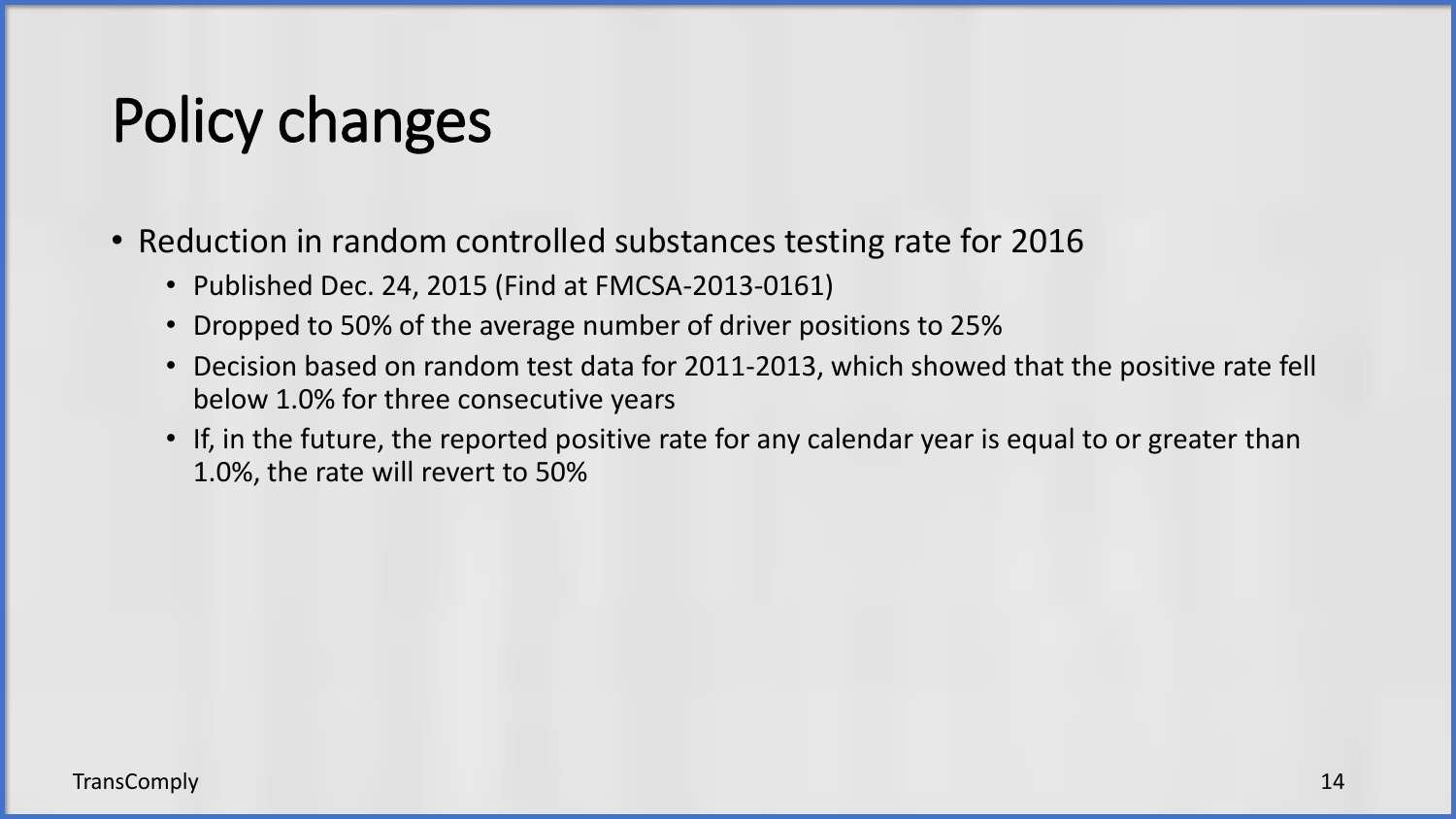- Regulatory guidance on editing of AOBRD information
	- Published Oct. 10, 2015 (Find at FMCSA-2013-0161)
	- The guidance clarifies that, within certain limits, drivers must be allowed to review AOBRD records, correct inaccurate records, enter missing information and certify accuracy
	- Supervisors can request edits, but drivers must be allowed to accept or reject
	- Driving time may be edited only in the case of unidentified or team drivers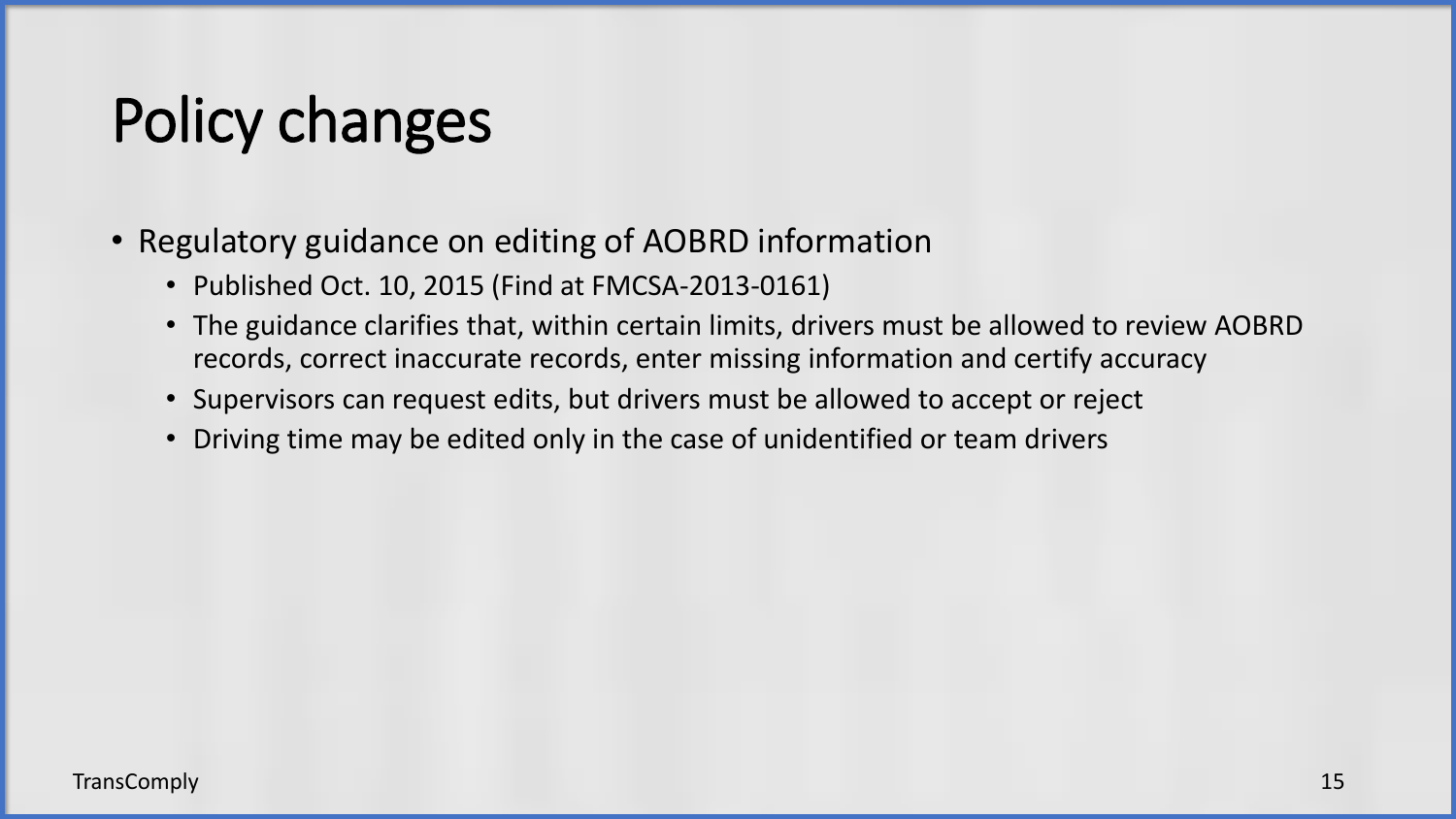- Changes to definition of high-risk carrier and associated audit procedures
	- Published March 7; comments allowed until May 6 even though the notice appears to be published as if final (FMCSA-2015-0439)
	- A carrier now will be high-risk if two or more of the following BASICs are at or above the 90<sup>th</sup> percentile: Unsafe Driving, Crash Indicator, HOS Compliance or Vehicle Maintenance
	- For property carriers this applies when this condition occurs in a two consecutive months and the carrier hasn't received an on-site investigation in the past 18 months
	- According to FMCSA, the new definition will flag fewer carriers for audit but will capture a group of carriers that have higher crash rates than those flagged under the prior policy
	- Breaking news: We learned yesterday that FMCSA plans to publish a list of high-risk carriers beginning this summer. Apparently, this would implement Section 5305 of the FAST Act, even though otherwise it would violate Section 5223. What's the FAST Act? You'll see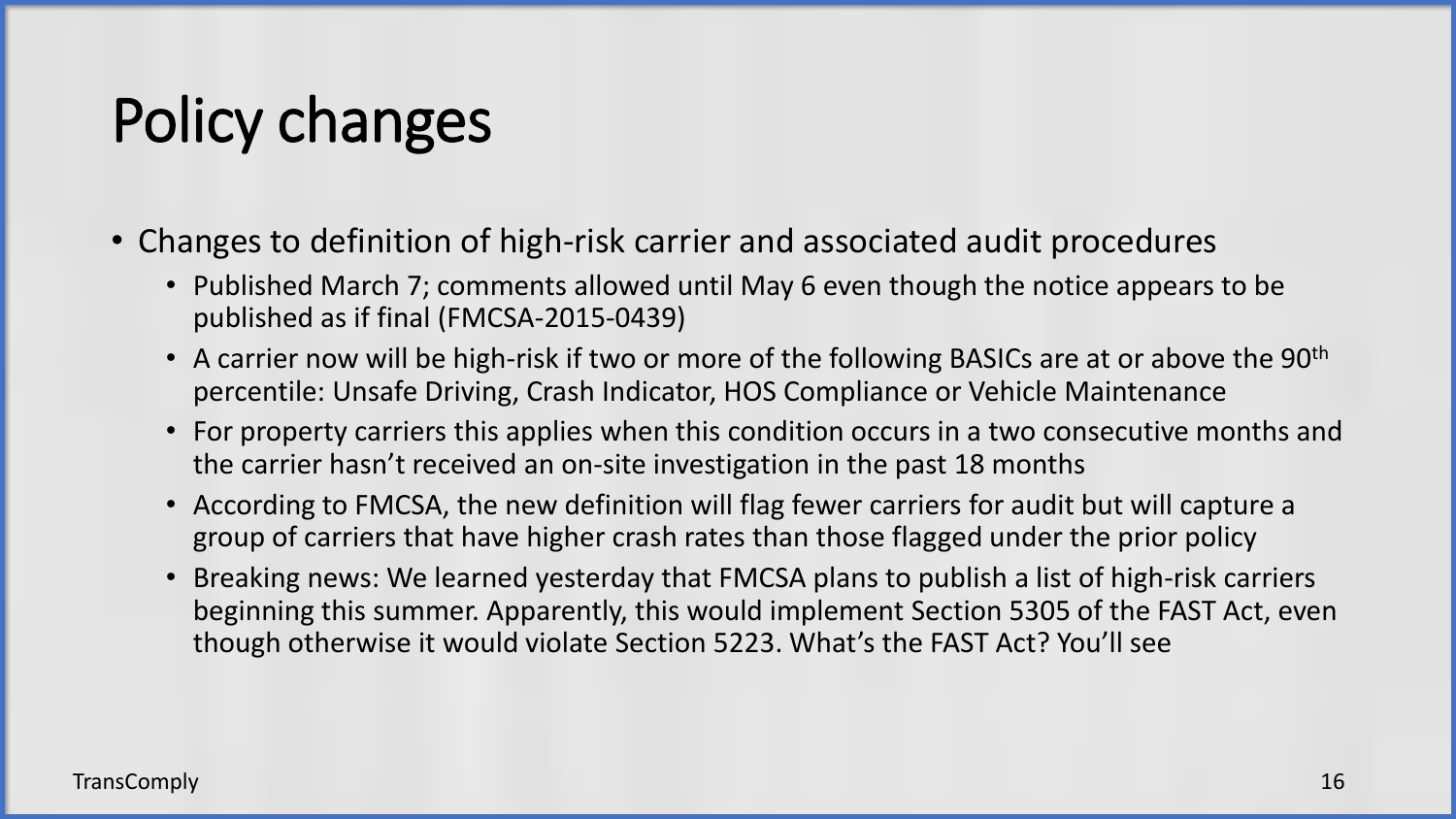- Out-of-service declaration for certain Volvo trucks
	- Following a recall related to steering column issues, FMCSA declared that operating certain model year 2016-2017 Volvos without inspection and repair could result in the vehicles being placed out of service immediately
	- More info at<http://bit.ly/VolvoUhOh>
	- Did I mention that my last job was manager of public relations for Volvo Trucks North America?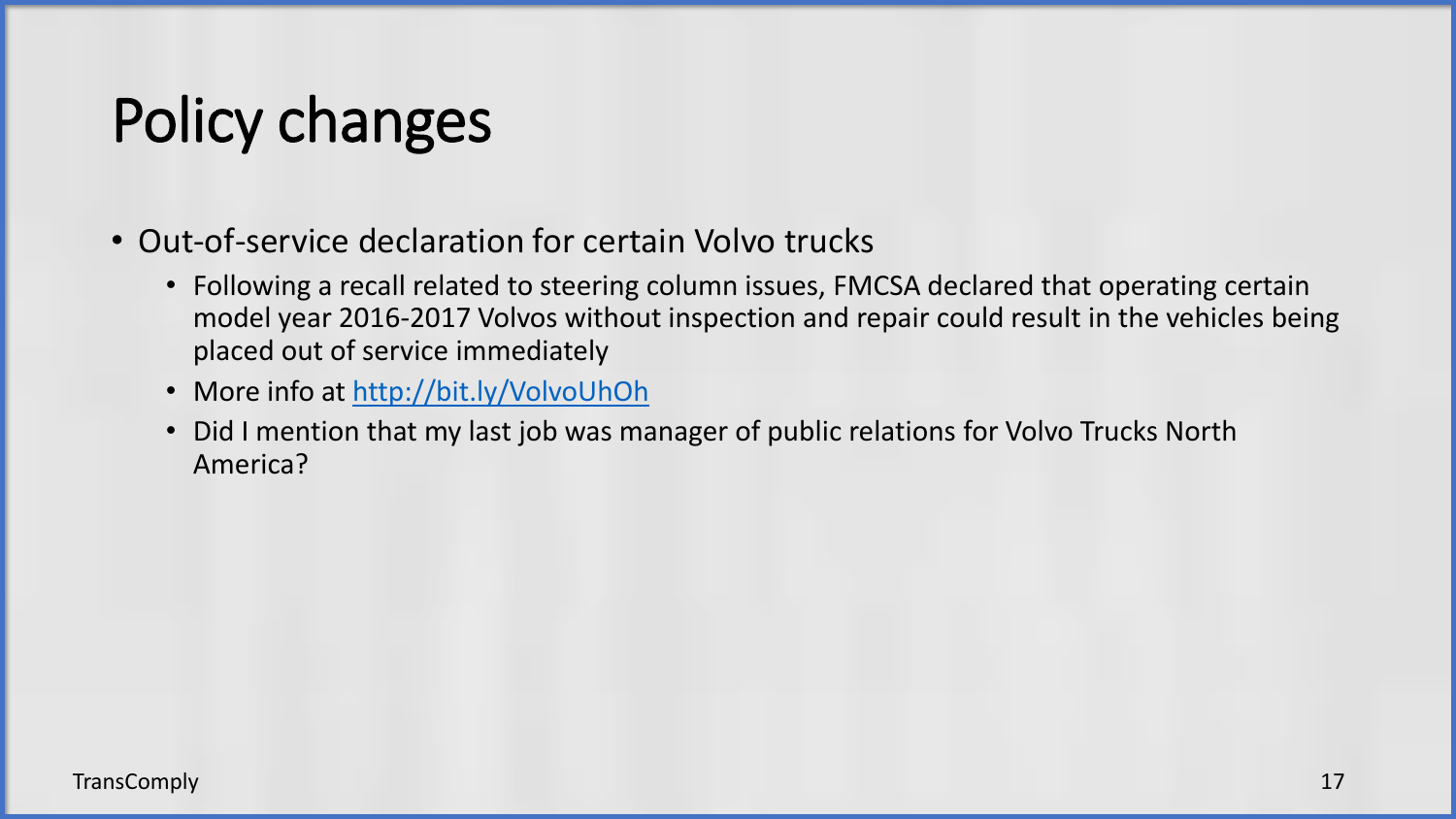### The FAST Act

- Signed into law Dec. 4, 2015
- Compliance, Safety, Accountability program reforms
	- National Academies of Sciences study of CSA and Safety Measurement System followed by an FMCSA corrective action plan that must be certified by the DOT Inspector General as implementing National Academies' recommendations.
	- SMS alerts and relative percentiles on property carriers pulled from public view immediately. Well…sort of. FMCSA pulled everything and then gradually restored what it believes it legally can. The website now displays raw scores that don't mean much out of context, but the agency is uploading databases that can be used, more or less, to replicate percentiles
	- Mandates an FMCSA program that gives carriers credit for going beyond compliance
	- Tasks FMCSA's Motor Carrier Safety Advisory Committee with recommending a process for reviewing the preventability of individual crashes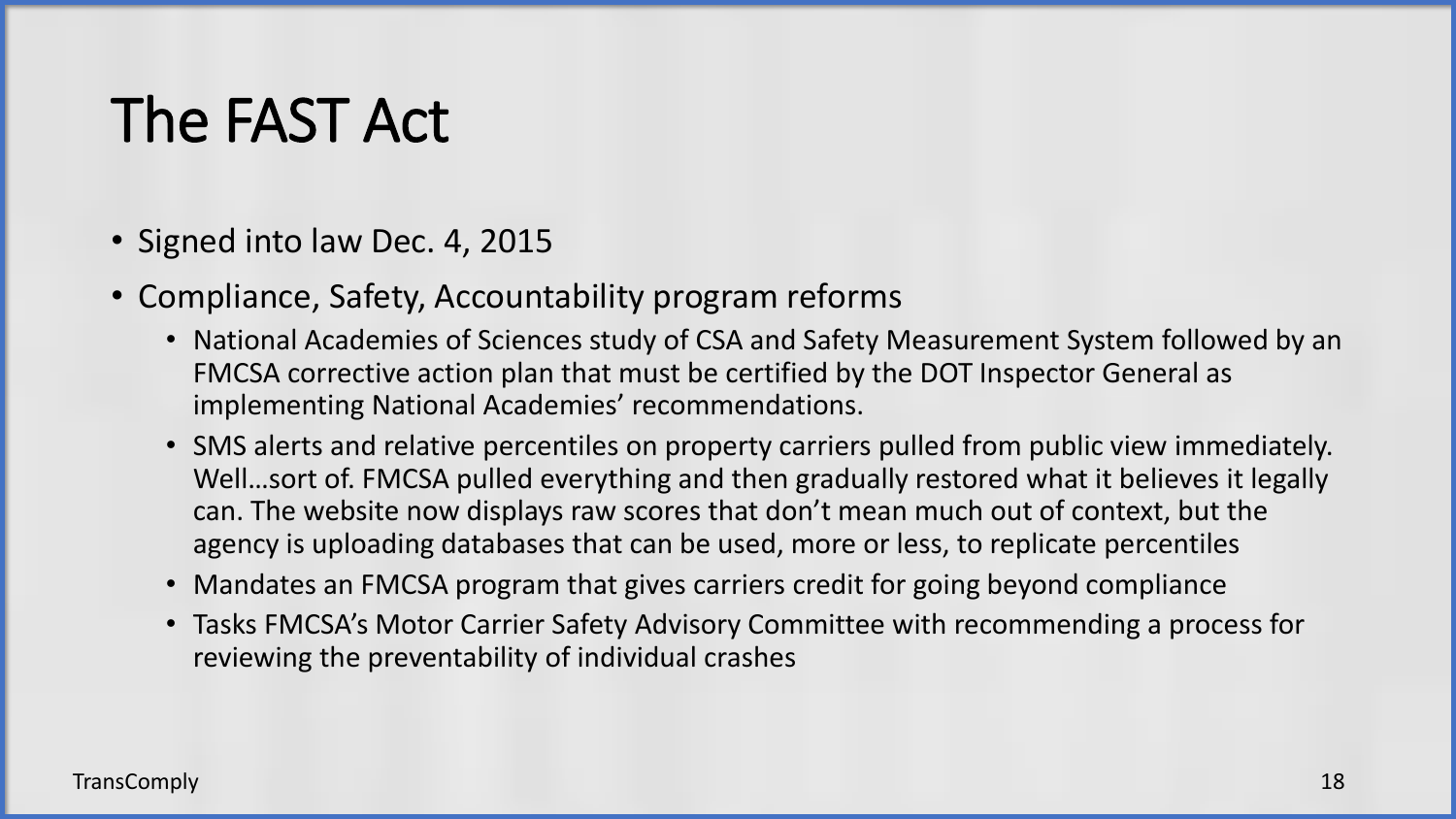# The FAST Act

- FMCSA regulatory reform
	- Establishes new requirements for the handling and transparency of regulations, guidance, petitions for rulemaking and exemption applications
	- Generally requires HOS exemptions to last at least five years and makes permanent HOS exemptions related to perishable construction products, commercial bee hives and livestock
- Hair testing for controlled substances
	- Authorizes use of hair testing as an alternative to urine tests
	- The Department of Health and Human Services has until Dec. 4, 2016 to set standards
- Minimum financial responsibility
	- Requires DOT to consider several factors before issuing a final rule that would change minimum insurance requirements for commercial trucks

#### **A full summary of the FAST Act is available at [www.transcomply.com/FASTAct](http://www.transcomply.com/fastact)**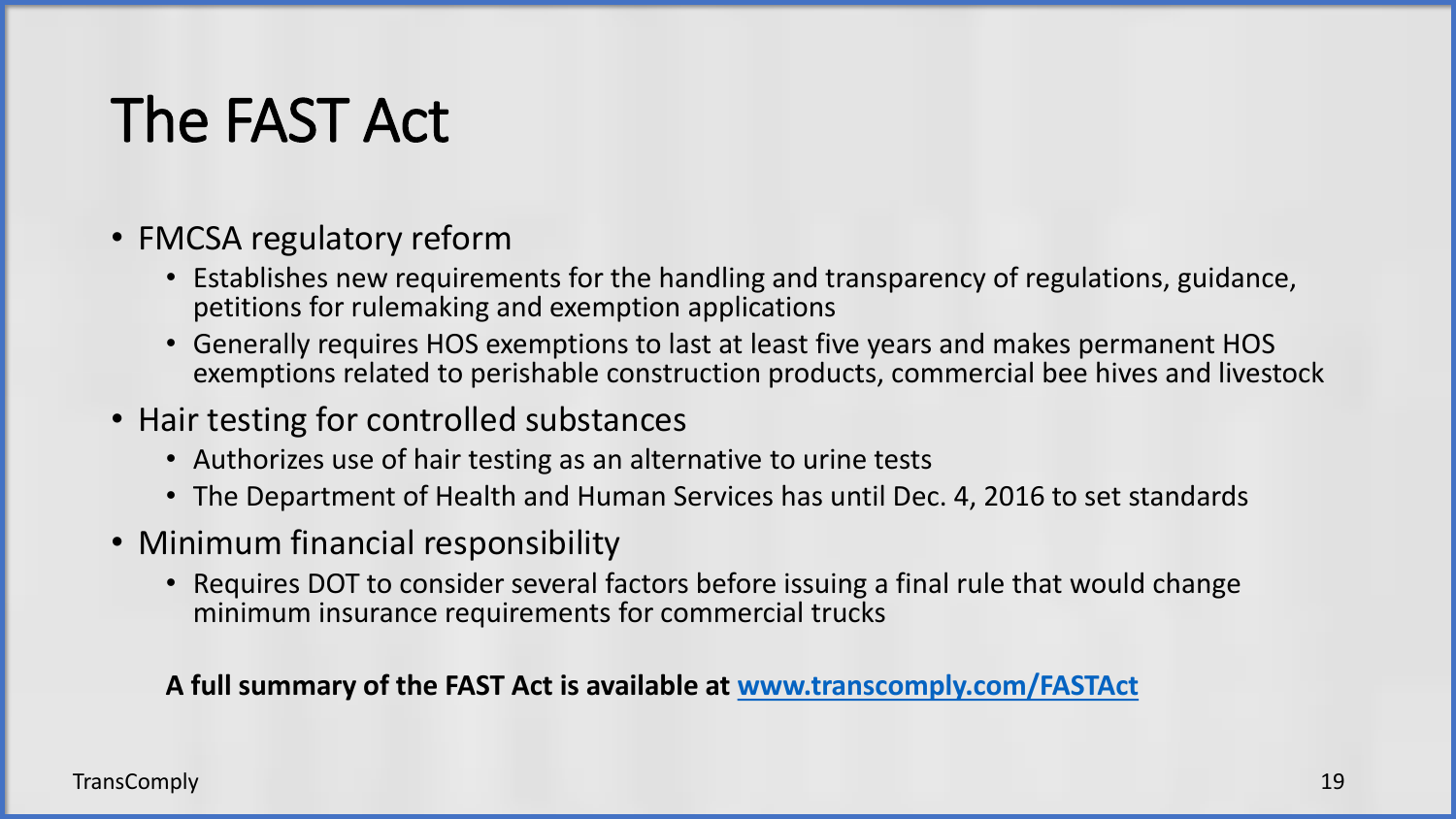# What's on the horizon?

- Speed limiters for heavy trucks
	- NHTSA proposed rule has been under review by the White House Office of Management and Budget for nearly a year
	- Reason(s) for the delay isn't clear. You wouldn't think cost would be the issue since the hardware and software required is embedded in the vast majority of trucks on the road. On the other hand, we saw cost as an issue in the decision to exempt older trucks from ELDs
	- Unfounded, wild speculation on other potential concerns that would explain the delay:
		- Potential tampering by lead-footed drivers. I believe the euphemism is "ECM tuning."
		- Liability of motor carriers and vehicle manufacturers if the limiters fail or are defeated
		- Increased congestion and road rage
		- Reduced fuel use, which could slash demand, causing oil prices to collapse and wrecking the profits of ExxonMobil et al. Just kidding. Sort of.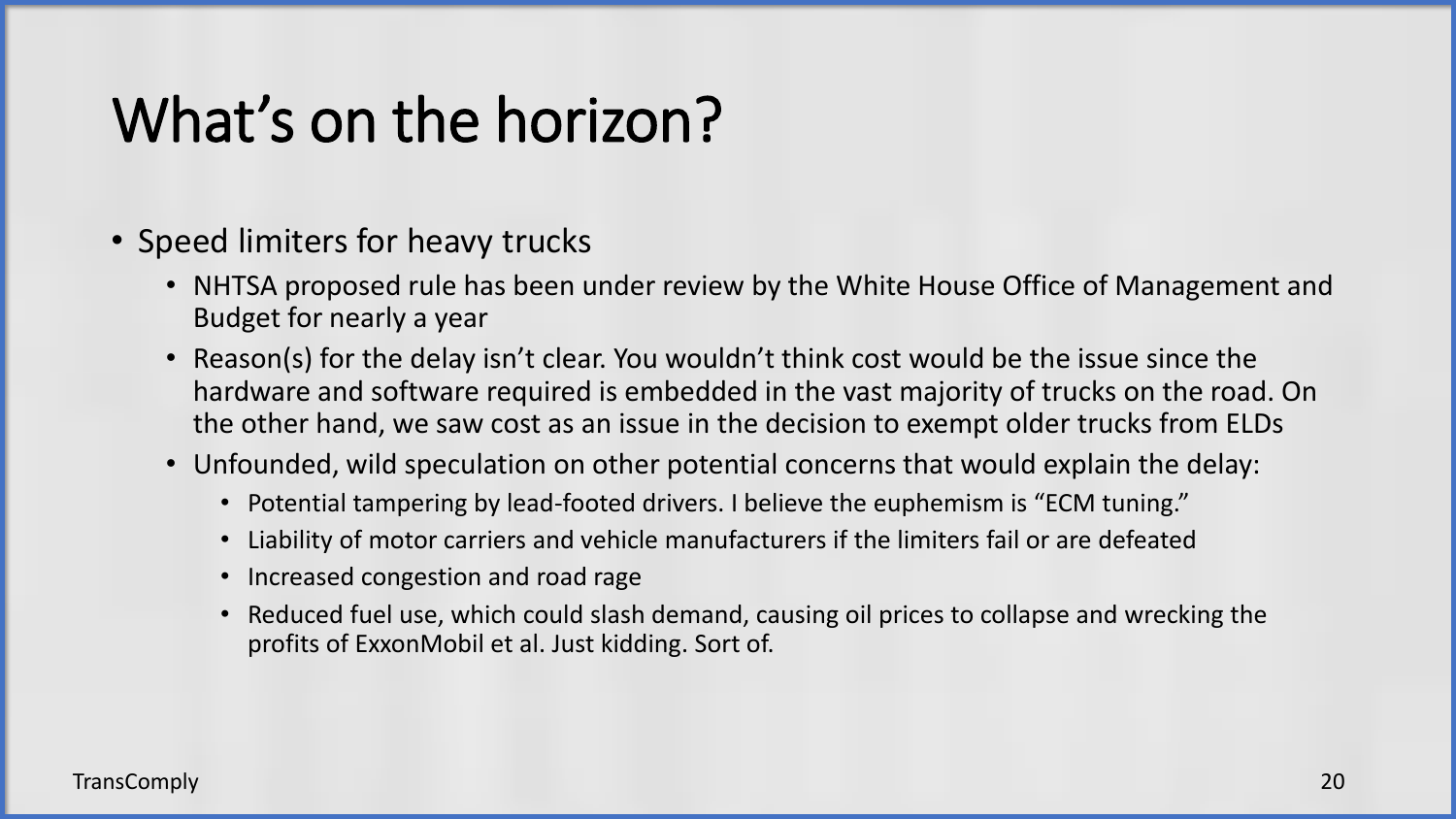# What's on the horizon?

- Federal preemption of meal/rest break and pay regulation
	- With the highway bill behind us, this *could* be the legislative fight of the year
	- An issue particularly in California, but not only there
	- A federal preemption is included in the House FAA authorization bill; Congress recently passed a short-term extension (sound familiar?) to keep funding in place through July 15
	- ATA and others have to fight not only some powerful political leaders, including Sen. Barbara Boxer (D-Calif.), but also OOIDA, which wants to preserve states' ability to regulate pay – especially detention pay
	- The House FAA bill (H.R. 4441) is controversial because it includes legislation to privatize the air traffic control system, so it's not clear that Congress will do anything in this election year but extend FAA funding into next year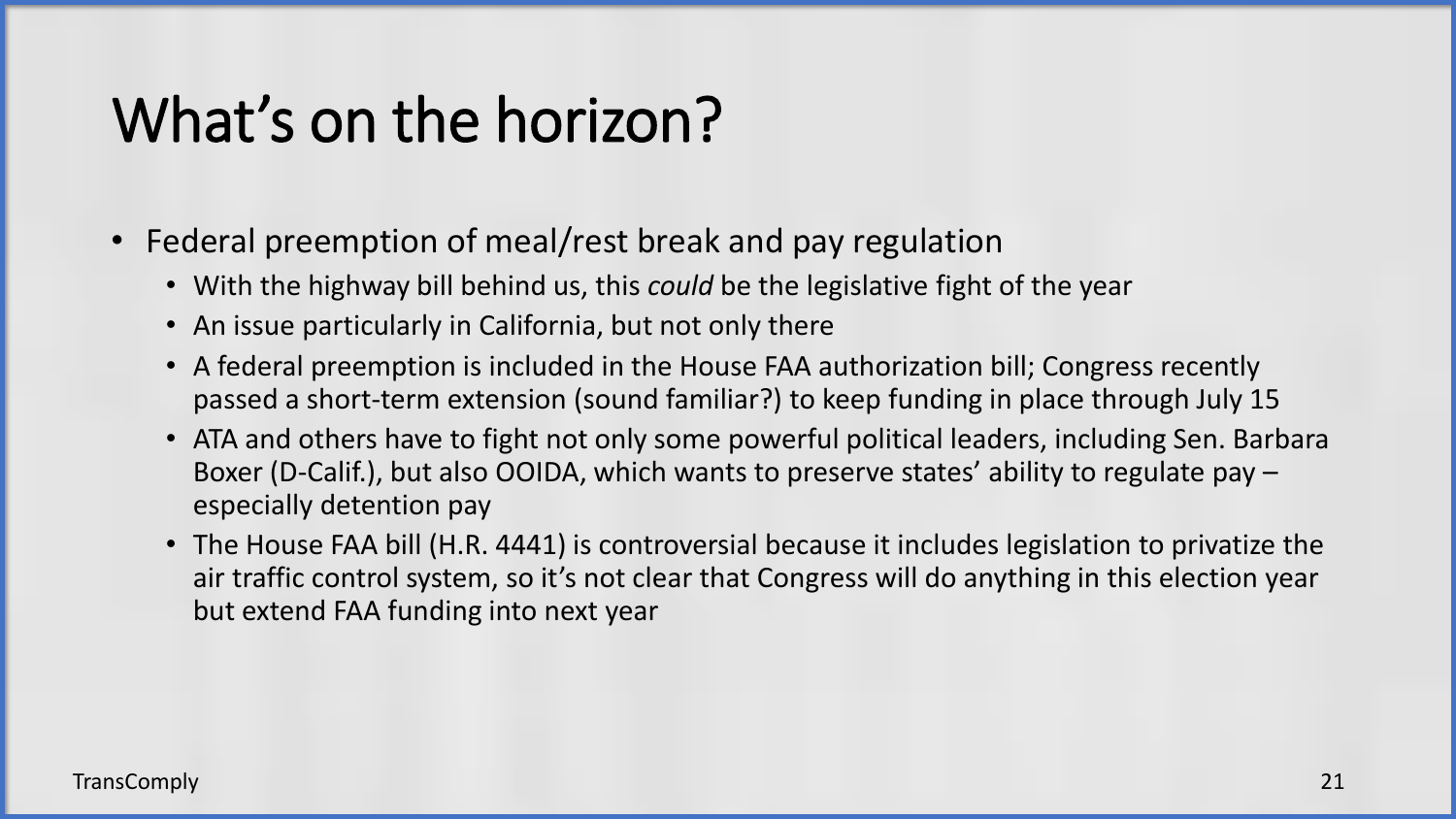# What's on the horizon?

- A fix or not for the HOS restart provision
	- The FY 2016 DOT appropriations act was supposed to block FMCSA's rule that the 34-hour restart (1) include two consecutive 1 a.m.-to-5 a.m. periods and (2) be limited to once a week unless FMCSA and the DOT IG find that those restrictions led to "statistically significant improvement in all outcomes related to safety, operator fatigue, driver health and longevity, and work schedules"
	- Owing to an apparent drafting error, the provision invalidates the *entire* HOS restart provision unless FMCSA and DOT IG make that finding
	- A negotiated solution stalled as Senate Democrats refused an acceptable alternative
	- ATA's strategy now is to try to insert a fix to any legislative vehicle that might be available
	- Possible outcomes:
		- ATA strategy succeeds = HOS restart as currently enforced remains in place
		- FMCSA and DOT IG find statistically significant improvement = "New" HOS restart returns
		- FMCSA and DOT IG find no statistically significant improvement = Entire HOS restart goes away
		- FMCSA simply never issues the report = HOS restart as currently enforced remains in place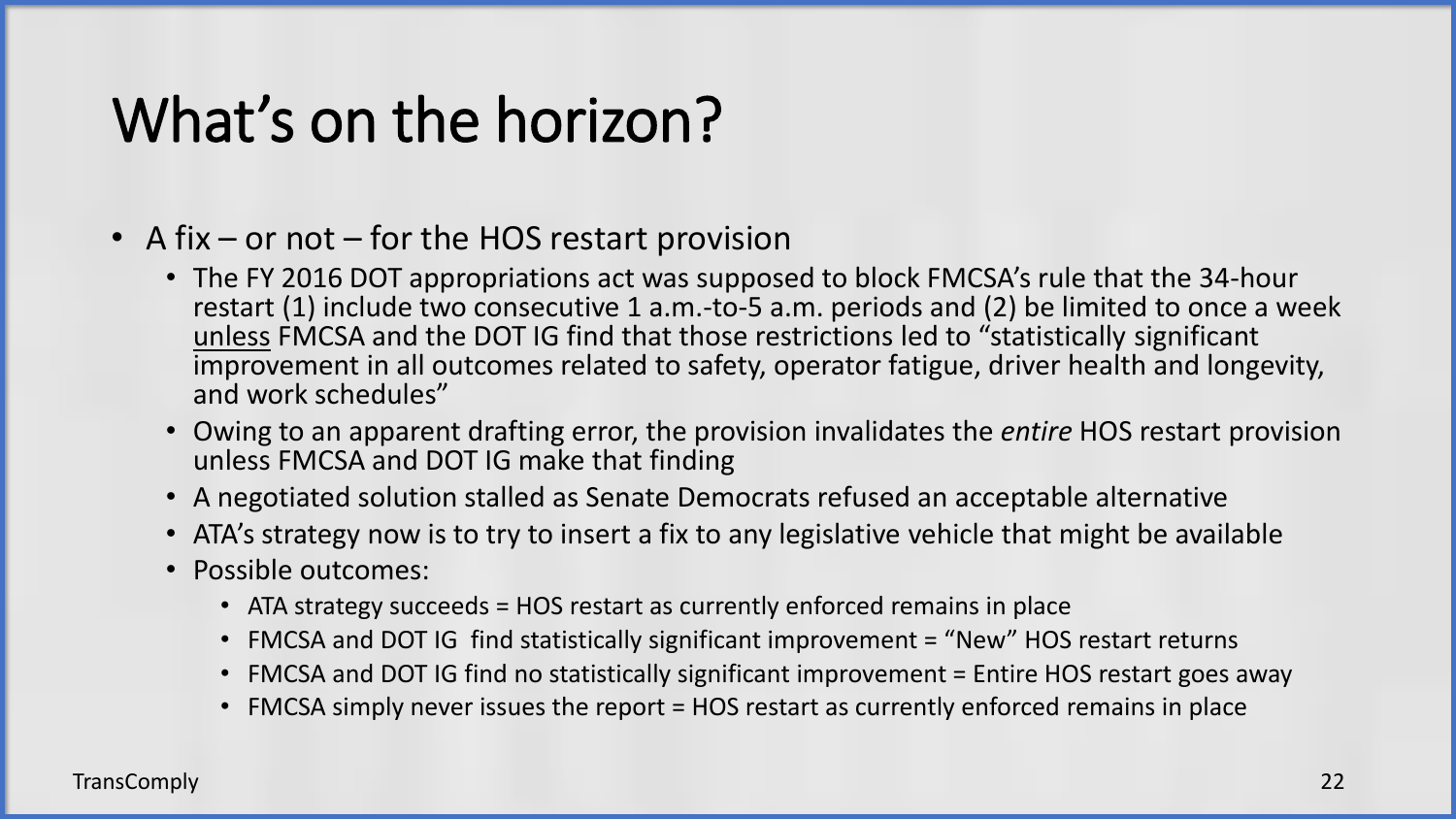### Way down the road

- Autonomous driving
	- Remains a novelty topic, but we are inching toward a day when drivers might be able to disengage in certain situations – i.e., cruising on open interstate highways or participating in a "platoon" of multiple vehicles
	- It's enough of an issue that NHTSA has just released a study reviewing the potential barriers for certifying automated vehicles using existing federal vehicle standards – go to <http://bit.ly/WhosDrivingThisThing> – and last week held a public meeting on automated vehicles
	- Is it too early to start thinking about how automated driving might change your hiring standards, training, data management, etc.? Yeah…probably is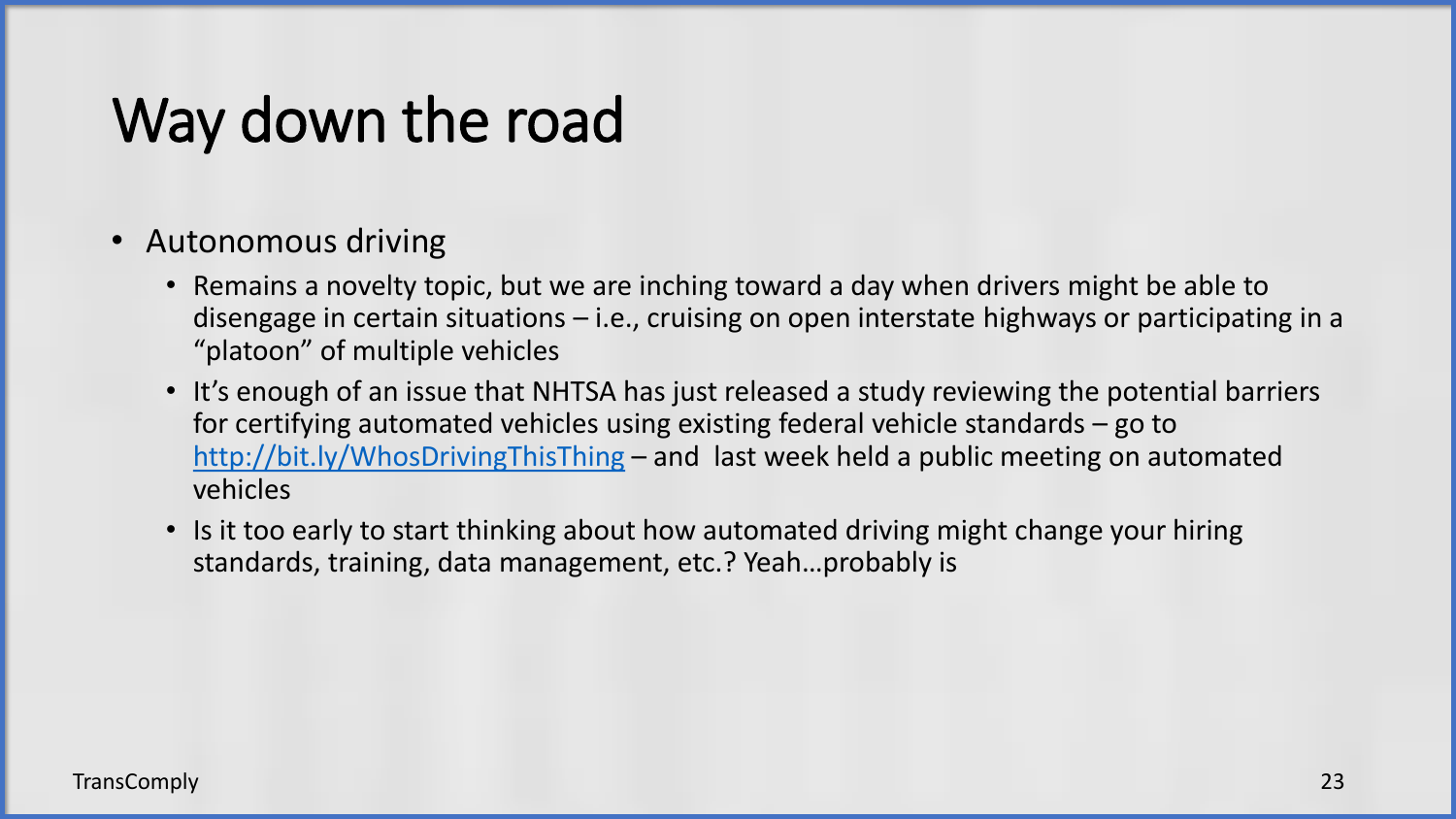### Way down the road

- Autonomous driving
	- One company on the forefront of the technology as it applies to heavy-duty trucks is Daimler Trucks (Freightliner), which demonstrated the technology last May at the Hoover Dam
	- In December 2004, I presented to Freightliner's marketing team. That presentation ended with the following video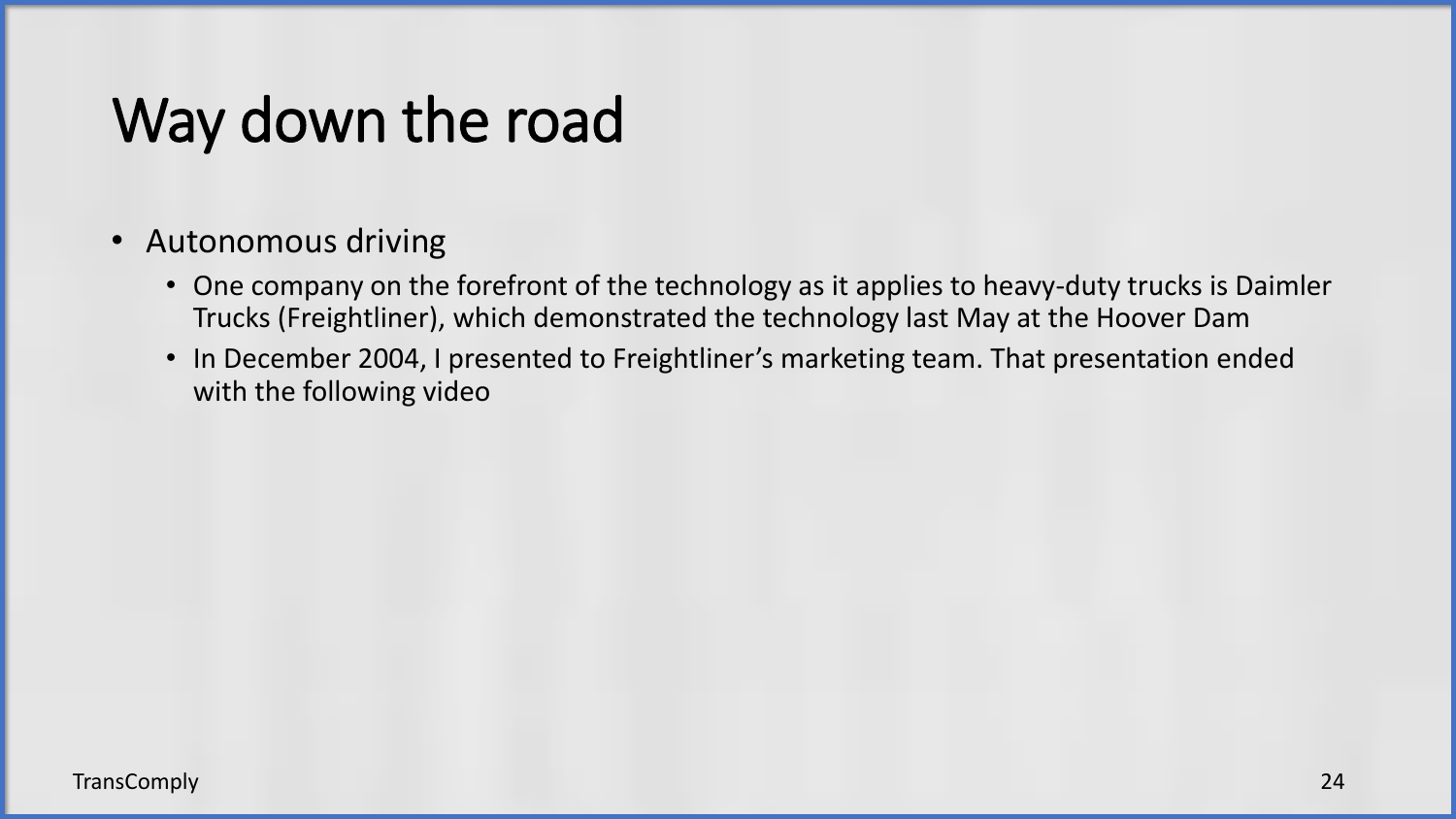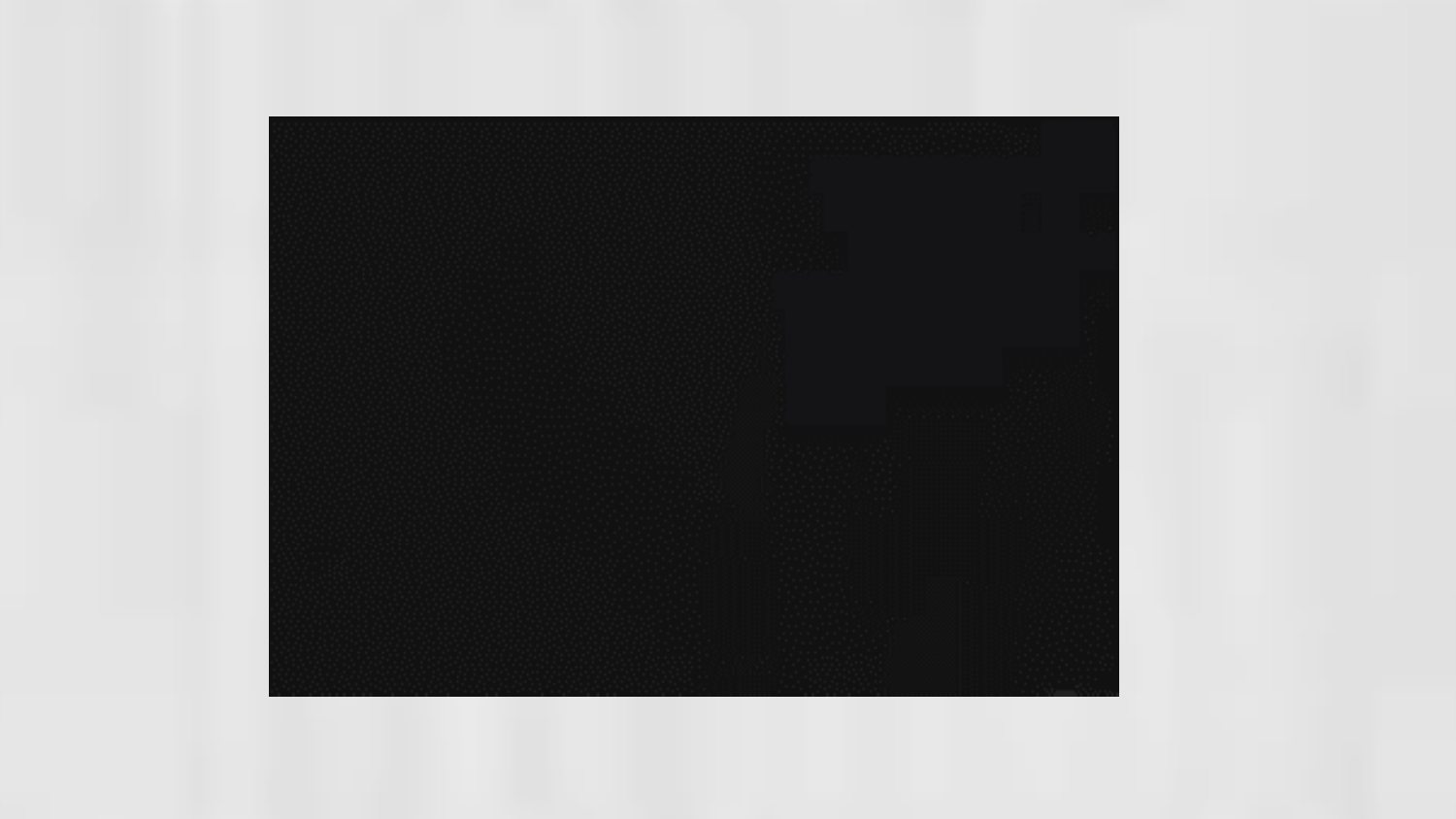### Way down the road

- Autonomous driving
	- One company on the forefront of the technology as it applies to heavy-duty trucks is Daimler Trucks (Freightliner), which demonstrated the technology last May at the Hoover Dam
	- In December 2004, I presented to Freightliner's marketing team. That presentation ended with the following video
	- I'm not saying I started this whole thing. But I'm not saying I didn't